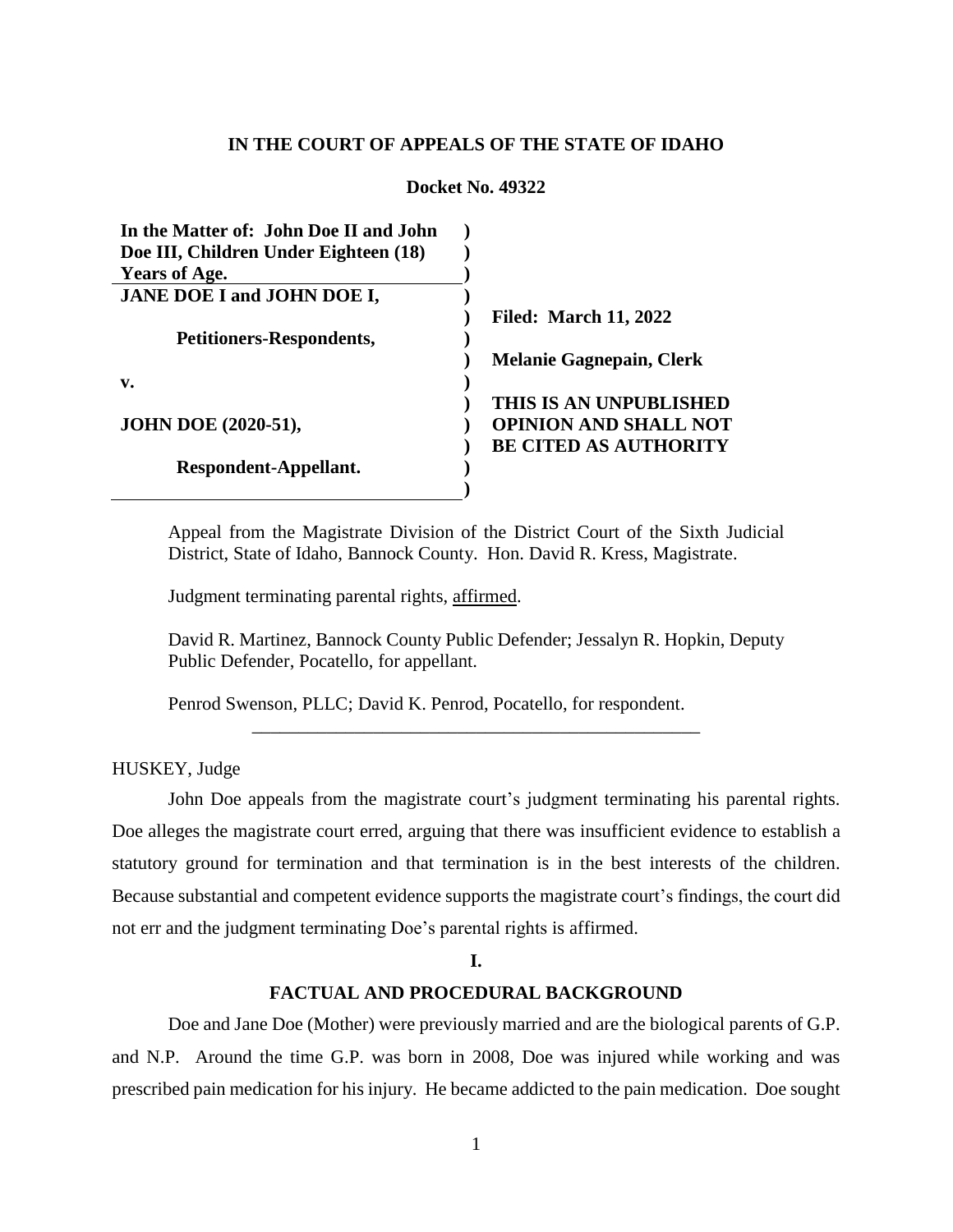medical assistance for his addiction but was unsuccessful. Soon after the birth of N.P. in 2011, Doe was incarcerated for possession of methamphetamine and burglary. Shortly thereafter, Doe and Mother separated and eventually divorced. Since Doe's first incarceration after N.P.'s birth, Doe has been incarcerated thirteen times for various criminal offenses, including convictions for felony possession of methamphetamine, burglary, driving while intoxicated, and numerous probation violations.

In 2014, Mother and John Doe I (Stepfather) married. A few years later, Mother filed a petition to modify the divorce decree between her and Doe and was awarded sole physical and legal custody of the children. In 2019, Mother and Stepfather filed a petition for adoption and termination of Doe's parental rights to G.P. and N.P. The magistrate court held the termination trial in May of 2020. After the termination trial, the magistrate court found that Doe abandoned G.P. and N.P. and that termination is in the best interests of the children. The magistrate court entered a judgment terminating Doe's parental rights. Doe appealed. This Court held that the magistrate court erred by applying the wrong standard of review and that the evidence presented at the termination trial did not establish, by clear and convincing evidence, that Doe abandoned his children. Accordingly, we vacated the judgment terminating Doe's parental rights and remanded the case to the magistrate court. *Matter of Doe II*, Docket No. 48270 (Ct. App. Jan. 27, 2021) (unpublished).

On remand, Mother moved for another hearing. The magistrate court held the hearing in August of 2021. At the hearing, the parties agreed to provide additional testimony and argument concerning events that occurred after the termination trial. Doe testified that after the termination trial, he was released from incarceration, relapsed, stole two vehicles, and was currently serving a sentence for misdemeanor depriving an owner of his vehicle. The magistrate court incorporated the factual findings from the previous order and made additional, new factual findings based on the evidence from the hearing.<sup>1</sup> The magistrate court found that Doe abandoned and neglected G.P. and N.P. and termination is in the best interests of the children. The magistrate court entered a judgment terminating Doe's parental rights. Doe timely appeals.

 $\mathbf{1}$ 

By the time the magistrate court entered its findings, Doe's parole had been revoked.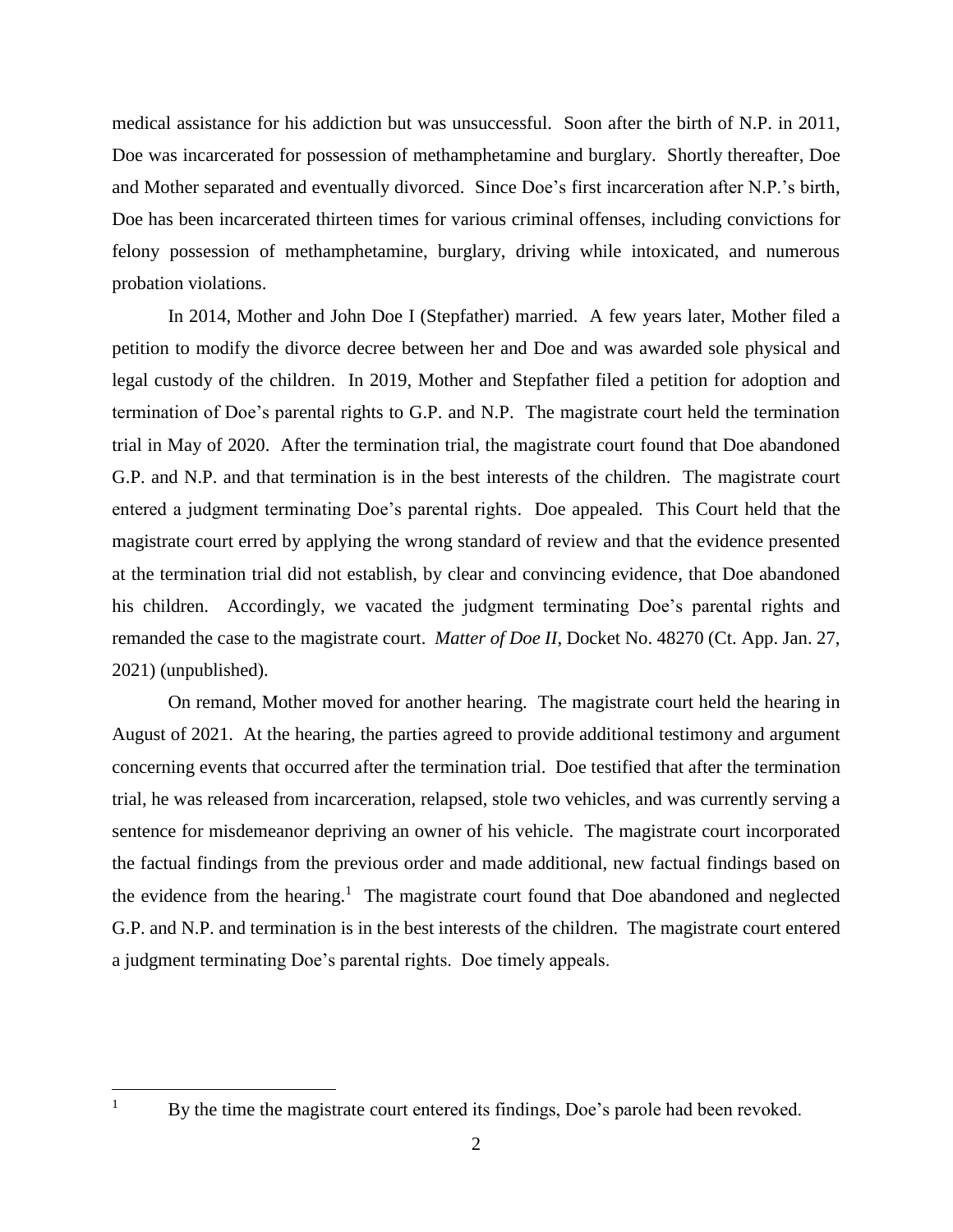#### **II.**

## **STANDARD OF REVIEW**

On appeal from a decision terminating parental rights, this Court examines whether the decision is supported by substantial and competent evidence, which means such evidence as a reasonable mind might accept as adequate to support a conclusion. *Doe v. Doe*, 148 Idaho 243, 245-46, 220 P.3d 1062, 1064-65 (2009). The appellate court will indulge all reasonable inferences in support of the trial court's judgment when reviewing an order that parental rights be terminated. *Id.* The Idaho Supreme Court has also said that the substantial evidence test requires a greater quantum of evidence in cases where the trial court's finding must be supported by clear and convincing evidence than in cases where a mere preponderance is required. *In re Doe*, 143 Idaho 343, 346, 144 P.3d 597, 600 (2006). Clear and convincing evidence is generally understood to be evidence indicating that the thing to be proved is highly probable or reasonably certain. *In re Doe*, 143 Idaho 188, 191, 141 P.3d 1057, 1060 (2006). Further, the magistrate court's decision must be supported by objectively supportable grounds. *Doe*, 143 Idaho at 346, 144 P.3d at 600.

## **III.**

### **ANALYSIS**

Doe argues the magistrate court erred by terminating his parental rights because there was not clear and convincing evidence for the magistrate court's findings of a statutory ground for termination and that termination of Doe's parental rights is in the best interests of the children. In response, Mother argues the magistrate court did not err.

## **A. Substantial and Competent Evidence Supports the Magistrate Court's Finding of Neglect**

A parent has a fundamental liberty interest in maintaining a relationship with his or her child. *Troxel v. Granville*, 530 U.S. 57, 65 (2000); *Doe v. State*, 137 Idaho 758, 760, 53 P.3d 341, 343 (2002). This interest is protected by the Fourteenth Amendment to the United States Constitution. *State v. Doe*, 144 Idaho 839, 842, 172 P.3d 1114, 1117 (2007). Implicit in the Termination of Parent and Child Relationship Act is the philosophy that, wherever possible, family life should be strengthened and preserved. I.C. § 16-2001(2). Therefore, the requisites of due process must be met when terminating the parent-child relationship. *State v. Doe*, 143 Idaho 383, 386, 146 P.3d 649, 652 (2006). Due process requires that the grounds for terminating a parentchild relationship be proved by clear and convincing evidence. *Id*. Because a fundamental liberty interest is at stake, the United States Supreme Court has determined that a court may terminate a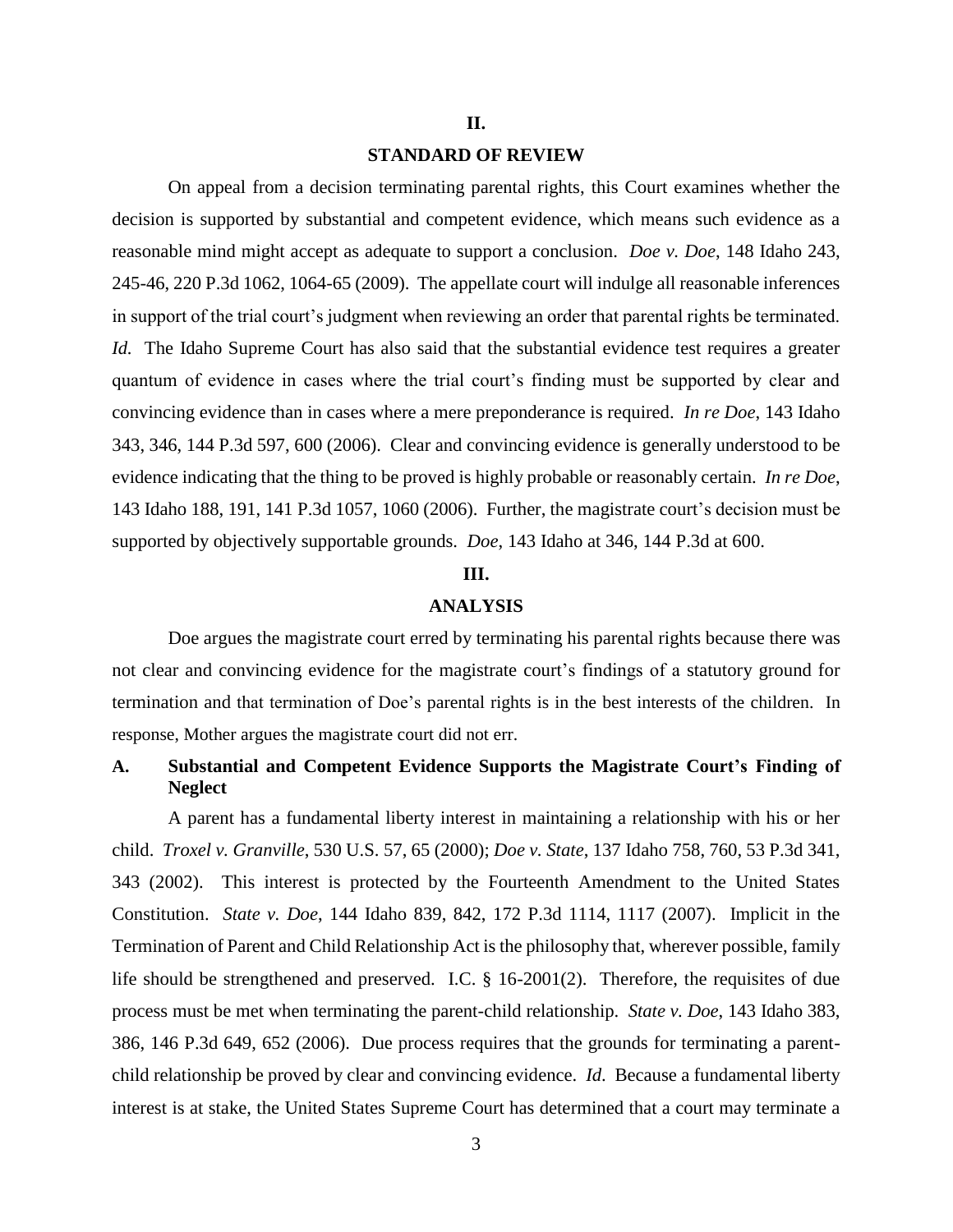parent-child relationship only if that decision is supported by clear and convincing evidence. *Santosky v. Kramer*, 455 U.S. 745, 769 (1982); *see also* I.C. § 16-2009; *In re Doe*, 146 Idaho 759, 761-62, 203 P.3d 689, 691-92 (2009); *Doe*, 143 Idaho at 386, 146 P.3d at 652.

Idaho Code § 16-2005 permits a party to petition the court for termination of the parentchild relationship when it is in the child's best interests and any one of the following five factors exist: (a) abandonment; (b) neglect or abuse; (c) lack of a biological relationship between the child and a presumptive parent; (d) the parent is unable to discharge parental responsibilities for a prolonged period that will be injurious to the health, morals, or well-being of the child; or (e) the parent is incarcerated and will remain incarcerated for a substantial period of time. Each statutory ground is an independent basis for termination. *Doe*, 144 Idaho at 842, 172 P.3d at 1117.

The magistrate court found Doe neglected his children by failing to provide them with the proper care and control necessary for their well-being, which is a statutory ground that supports termination of Doe's parental rights to G.P. and N.P.<sup>2</sup> Although Doe alleges various reasons there was insufficient evidence of neglect, we are not persuaded.<sup>3</sup>

Idaho Code § 16-2002(3)(a) defines "neglect" as any conduct included in I.C. § 16-1602(31). Section 16-1602(31)(a) provides, in pertinent part, that a child is neglected when the child is without proper parental care and control, or subsistence, medical or other care or control necessary for his wellbeing because of the conduct or omission of his parents, guardian, or other custodian or their neglect or refusal to provide them. Because a parent who is in prison for a substantial part of his children's

 $\overline{2}$ <sup>2</sup> Although the magistrate court later discussed additional statutory grounds, including the inability to discharge parental responsibilities and incarceration, we understand the magistrate court used these as components of its neglect finding, not as independent statutory grounds, and as such, we decline to address them independently. To the extent that the magistrate court intended Doe's inability to discharge parental responsibilities and incarceration as independent statutory grounds supporting termination of Doe's parental rights, we need not address them because we affirm the order on the grounds of neglect. *See In re Doe*, 143 Idaho 343, 345, 144 P.3d 597, 599 (2006) ("Each statutory ground is an independent basis for termination.").

 $3$  Additionally, Doe argues that, as part of a private termination proceeding, he did not have the same level of support (i.e. state facilitated treatment, programming, and visitation) if the proceeding had been part of a child-protection action. Doe does not assert how the absence of these state resources relates to the magistrate court's finding that Doe neglected G.P. and N.P. Accordingly, we decline to address this issue. *See Powell v. Sellers*, 130 Idaho 122, 128, 937 P.2d 434, 440 (Ct. App. 1997) (party waives an issue on appeal if either argument or authority is lacking).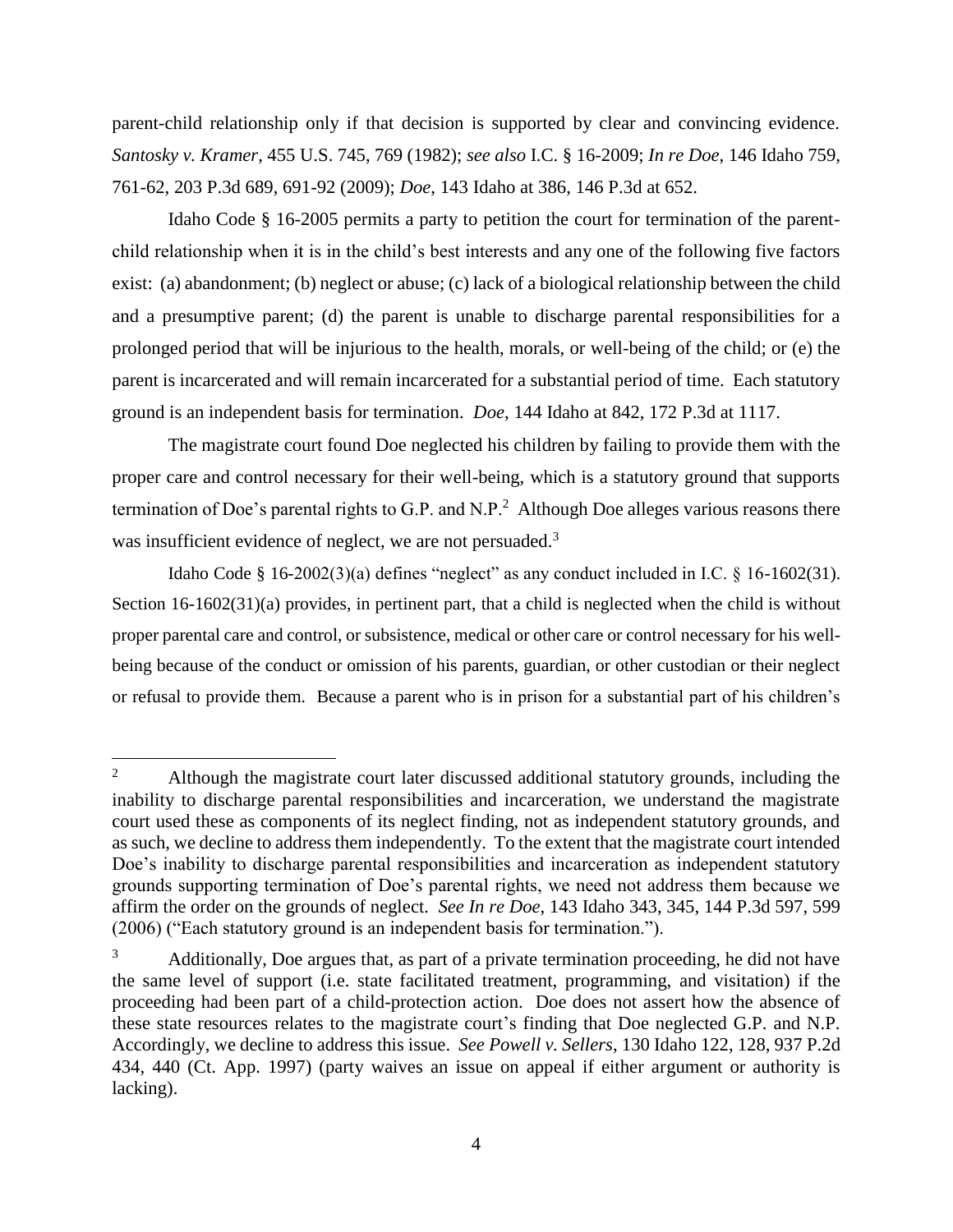lives cannot provide the parental care and control, or subsistence, medical, or other care necessary for the children's wellbeing, evidence of incarceration is competent evidence of neglect. *Idaho Dep't of Health & Welfare v. Doe*, 158 Idaho 764, 768, 351 P.3d 1222, 1226 (2015); *see also Idaho Dep't of Health & Welfare v. Doe*, 151 Idaho 846, 852, 264 P.3d 953, 959 (2011) (holding father's imprisonment alone constitutes neglect); *Idaho Dep't of Health & Welfare v. Doe*, 162 Idaho 400, 404, 397 P.3d 1159, 1163 (Ct. App. 2017) ("A parent's inability to comply with the law is contrary to providing for the health, morals, and well-being of a child."). While a court must consider both past and current efforts by a parent to maintain a parent-child relationship, *Doe*, 137 Idaho at 761-62, 53 P.3d at 344-45, it may find an incarcerated parent neglected his children even when he made efforts to provide for them within the confines of his incarceration, because willfulness is not a component of, nor a defense to, neglect. *Doe*, 158 Idaho at 768, 351 P.3d at 1226.

We have also recognized that evidence of unstable employment, insecure housing, a substance abuse problem that interferes with the ability to parent, and failure to pay child substantiate a finding of neglect. *Int. of Doe I*, 166 Idaho 173, 177-78, 457 P.3d 154, 158-59 (2020); *Doe v. Doe I* (2017-15), 162 Idaho 653, 659, 402 P.3d 1106, 1112 (2017). In determining whether neglect has occurred, a court may consider past character evidence in order to determine future behavior. *Doe*, 162 Idaho at 658-59, 402 P.3d at 1111-12.

Here, the magistrate court found that Doe neglected G.P. and N.P. because of Doe's criminal behavior, lengthy periods of incarceration, failure to abide by the terms of his probation, failure to maintain employment, failure to meet his child support obligations, and inability to discharge his parental duties for much of the last decade, which the court found likely to continue based on Doe's criminal history. Specifically, the magistrate court found that as a result of Doe's criminal choices, he spent nearly seventy-five percent of his life incarcerated since 2013, which included thirteen separate incarcerations in the last ten years. The magistrate court emphasized Doe's testimony during the termination trial in May 2020 that a future substance abuse relapse would not be good for his children and would require the court system to take action to protect them and that Doe subsequently was released from incarceration, relapsed, and was arrested for grand theft in November 2020. The magistrate court noted that although the criminal charge stemming from this particular arrest was ultimately reduced, the result was Doe's continuous incarceration from the time of the arrest. Thus, while the magistrate court acknowledged its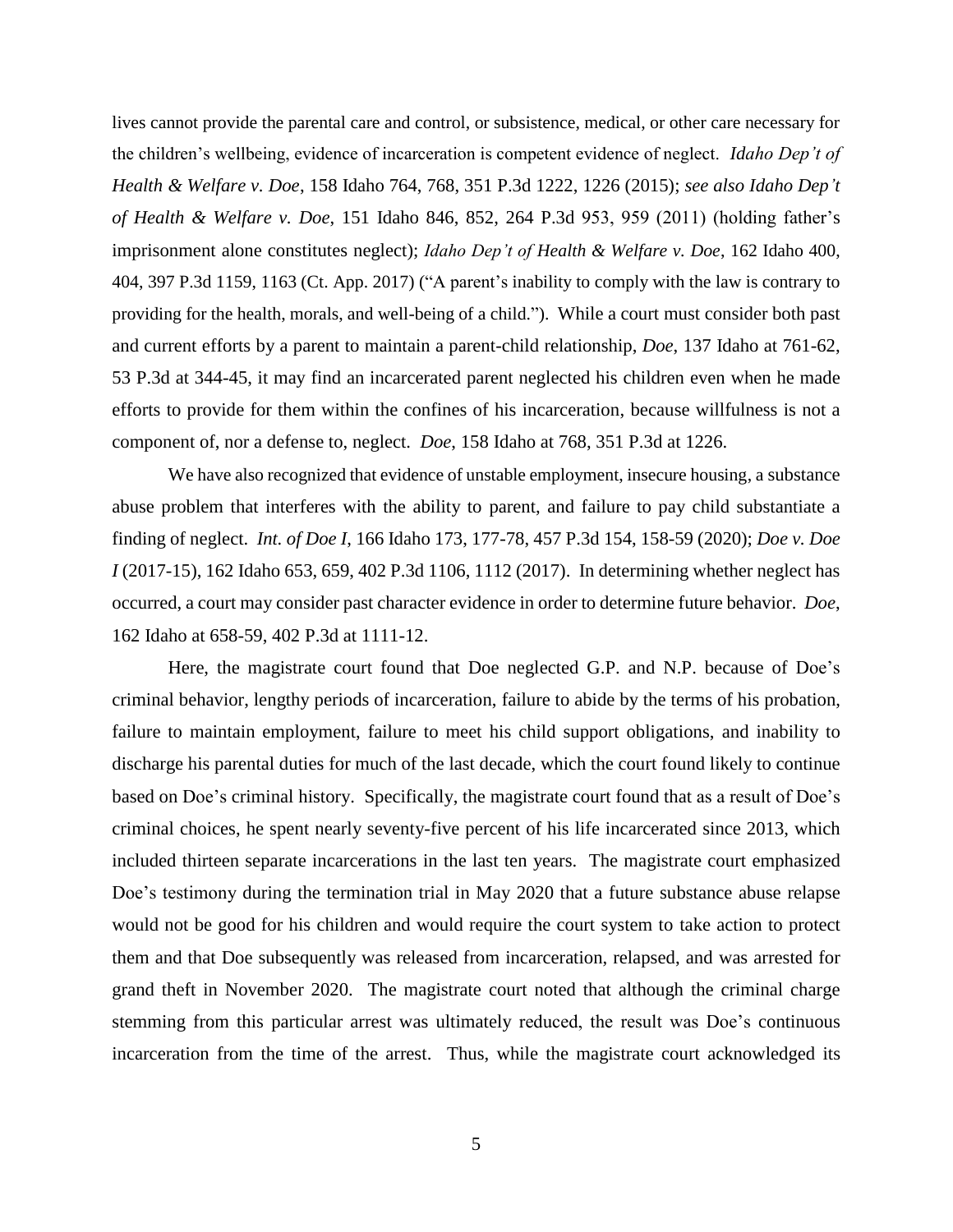previous optimism that Doe's behavior would improve after the termination trial, after the hearing in August 2021, the court found this belief was mistaken because:

between the time [Doe's] appeal commenced and some time before it was decided, he was already back on drugs, committed new crimes and had his parole revoked. Since it is impossible for me to know the future, I can only say it appears highly unlikely that [Doe] will be free from the shackles of the law or the shackles of his drug addictions and bad choices.

Additionally, the magistrate court found that Doe failed to maintain stable housing, employment, and sobriety during the periods when he was released from incarceration. The magistrate court incorporated its findings from the first order and then specifically found that Doe "has been unable to provide a stable place of residence for the minor children during their lifetime," "substantially failed to maintain employment as a result of his drug addictions and incarceration," and "chose to resume his methamphetamine use and was no longer able to have custody of the minor children." Although the magistrate court acknowledged that Doe paid small amounts of child support while working in the prison work center, the court found these payments stopped upon release from prison and Doe was currently more than \$20,000 behind in his child support obligation.

The magistrate court acknowledged that Doe loves his children and maintained communication with them while he was incarcerated through weekly phone calls. However, the magistrate court found the calls were generally short in duration and did not promote a normal parent-child relationship. Further, like his child support payments, the magistrate court found that during periods that Doe was released from incarceration, his attempts to contact the children declined. For example, upon his last release, Doe waited over two weeks before reaching out to Mother about seeing the children. Doe does not challenge any of these factual findings.

The magistrate court found Doe has numerous criminal convictions, has a long history of addiction, has a long history of failed treatment for the addiction, has not maintained stable employment or housing, has been incarcerated for seventy-five percent of the time since 2013, and has spent limited time with the children or caring for the children. Substantial and competent evidence supports the magistrate court's findings that Doe neglected the children. *See Doe*, 158 Idaho at 768, 351 P.3d at 1226 (holding parent's history of incarceration, addiction, unstable employment, unstable housing, limited time with child, and admission that he was not ready to care for his child was substantial and competent evidence of neglect).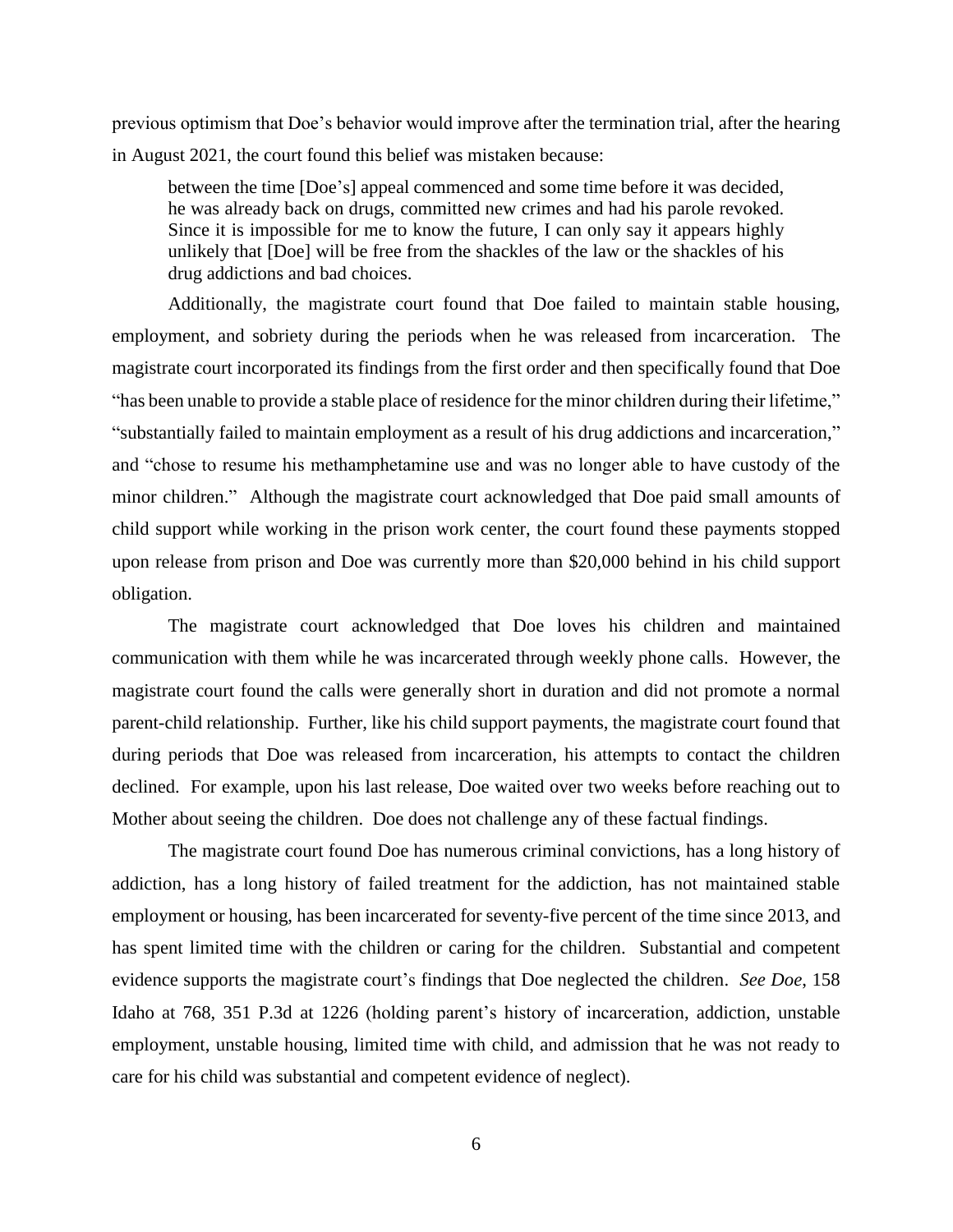## **B. Substantial and Competent Evidence Supports the Magistrate Court's Finding That Termination of Doe's Parental Rights Is in the Best Interests of the Children**

Doe argues there was insufficient evidence to support the magistrate court's finding that termination of Doe's parental rights is in the best interests of the children. Although Doe concedes that his continued drug use and incarceration are factors that weigh heavily in a court's determination of best interests of the children, he argues there is no evidence to support the magistrate court's finding that termination would create a beneficial sense of finality for the children because, even upon his release from incarceration, under the current custody order, he cannot have contact with the children without Mother's permission or a court order.

Once a statutory ground for termination has been established, the trial court must next determine whether it is in the best interests of the child to terminate the parent-child relationship. *In re Aragon*, 120 Idaho 606, 611, 818 P.2d 310, 315 (1991). When determining whether termination is in the child's best interests, the trial court may consider a range of factors, including: the parent's history with substance abuse, whether the parent has provided financial support, the children's relationship with those currently caring for them and whether the children have improved under that care, the children's need for stability and certainty, the parent's efforts to improve his situation, and the parent's incarceration or continuing problems with the law. *In re Doe*, 159 Idaho 192, 198, 358 P.3d 77, 83 (2015); *In re Doe*, 156 Idaho 103, 111, 320 P.3d 1262, 1270 (2014). When a case involves an incarcerated parent, the trial court may consider the quality and extent of time spent with the children prior to incarceration, the nature of the offense leading to incarceration, charged or uncharged prior criminal behavior while in the home, previous incarcerations, the impact incarceration has had on the children, and the quality of efforts made by the parent to keep a meaningful relationship with the children. *Doe*, 159 Idaho at 198, 358 P.3d at 83. A finding that it is in the best interests of the child to terminate parental rights must still be made upon objective grounds. *In re Doe*, 152 Idaho 953, 956-57, 277 P.3d 400, 403-04 (Ct. App. 2012).

Regardless of the current custody order, substantial and competent evidence supports the magistrate court's finding that termination of Doe's parental rights to G.P. and N.P. is in the best interests of the children. The magistrate court found Doe had not been present to be a parent and participate in his children's lives because of his continuous periods of incarceration. Further, the magistrate court found the children have been doing better since Mother ended the children's communication with Doe in October of 2019, are happy and healthy in the custody of Mother and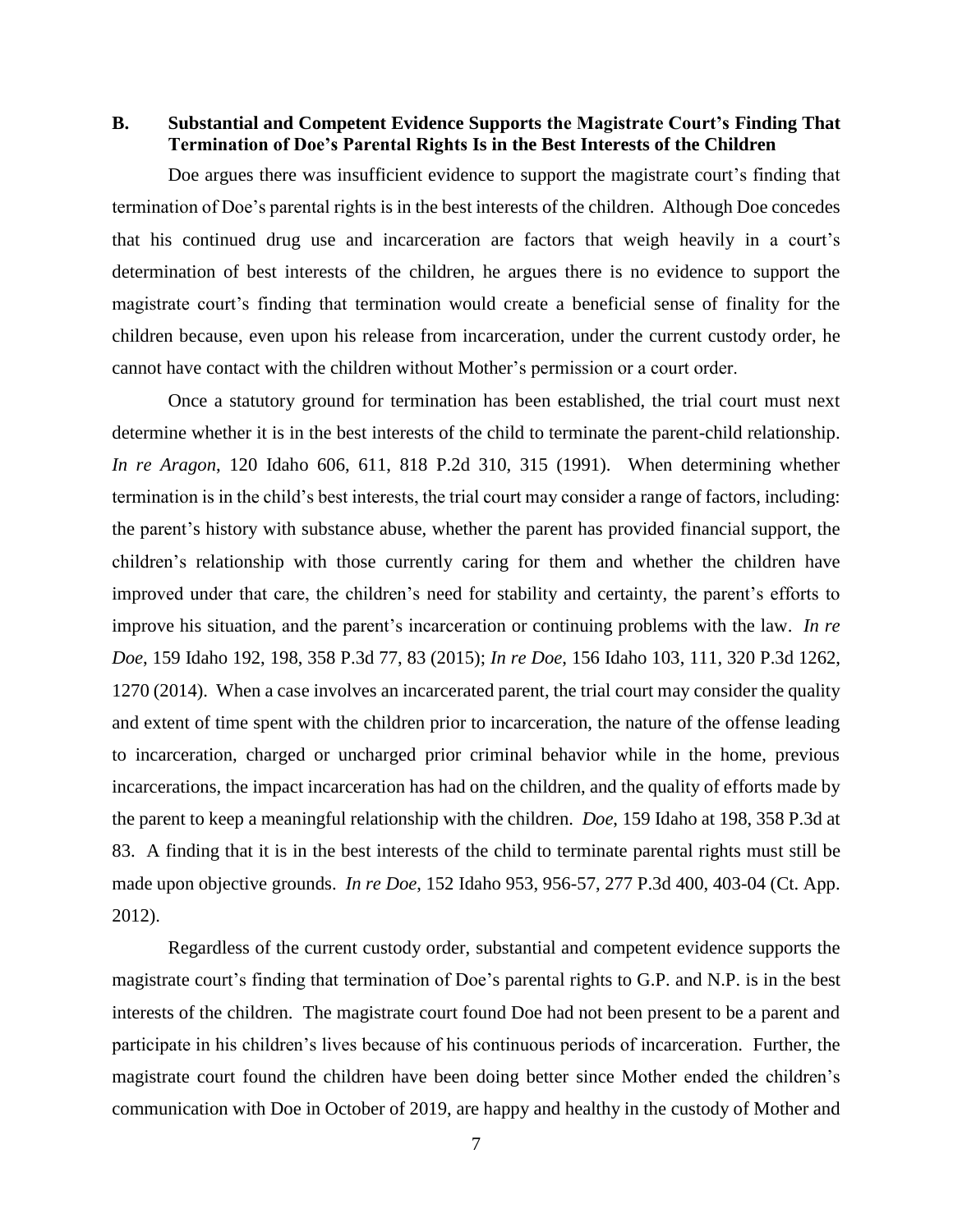Stepfather, and would benefit from termination as it would bring a sense of finality, normalcy, and permanency without the continued stress and uncertainty of Doe's incarceration and drug addictions. These findings are supported by substantial and competent evidence.

It is undisputed that Doe has not had any contact with the children since Mother stopped answering his calls in October 2019. Mother testified during the evidentiary proceedings that if the children had asked about or expressed a desire to speak with Doe, she would have allowed the phone calls but the children had not mentioned Doe since the calls stopped. Since communication with Doe stopped, Mother has seen improvements in both children. Specifically, Mother testified that the children are "extremely thriving" and more emotionally stable, and she no longer sees the "dips in emotion" which occurred after Doe's weekly phone calls. Additionally, G.P. has made significant improvements in school. In the past, G.P. required special education programming for reading, writing, and spelling but he improved so significantly that his school anticipates he will no longer need such programming in his next school year. Further, G.P. went from requiring assistance 100% of the time with his homework, to being able to complete it unassisted seventyfive percent of the time. G.P.'s teacher's testimony supported this improvement; she testified that towards the end of October 2019, she began to see substantial improvements in G.P.'s school work and emotional stability, which she agreed constituted a "night and day" progression.

The testimony revealed how Doe's periods of incarceration impacted the children. Mother testified that G.P. worried about Doe's condition in prison and that both children would go through periods of acting out when Doe would be released and subsequently re-incarcerated until they adjusted to Doe's incarceration. Stepfather testified that Doe's repeated incarcerations created a lack of trust between the children and Doe. And, Doe himself testified that he was concerned about the long-term effects of his incarcerations upon the children and that Doe knew the children were stable, healthy, and happy with Mother and Stepfather. Further, in August 2020, Doe expressed to Mother that "I am not a fit parent, I can't even take care of myself." Although Mother testified that she tried repeatedly to provide Doe with avenues back into his children's lives, she ultimately believed it was in the best interests of the children to terminate Doe's parental rights because it would create a safety net in a consistent, reliable home; eliminate the children's heartache caused by Doe's cycle of addiction and incarceration; and fulfill the children's expressed wish for Stepfather to adopt them.